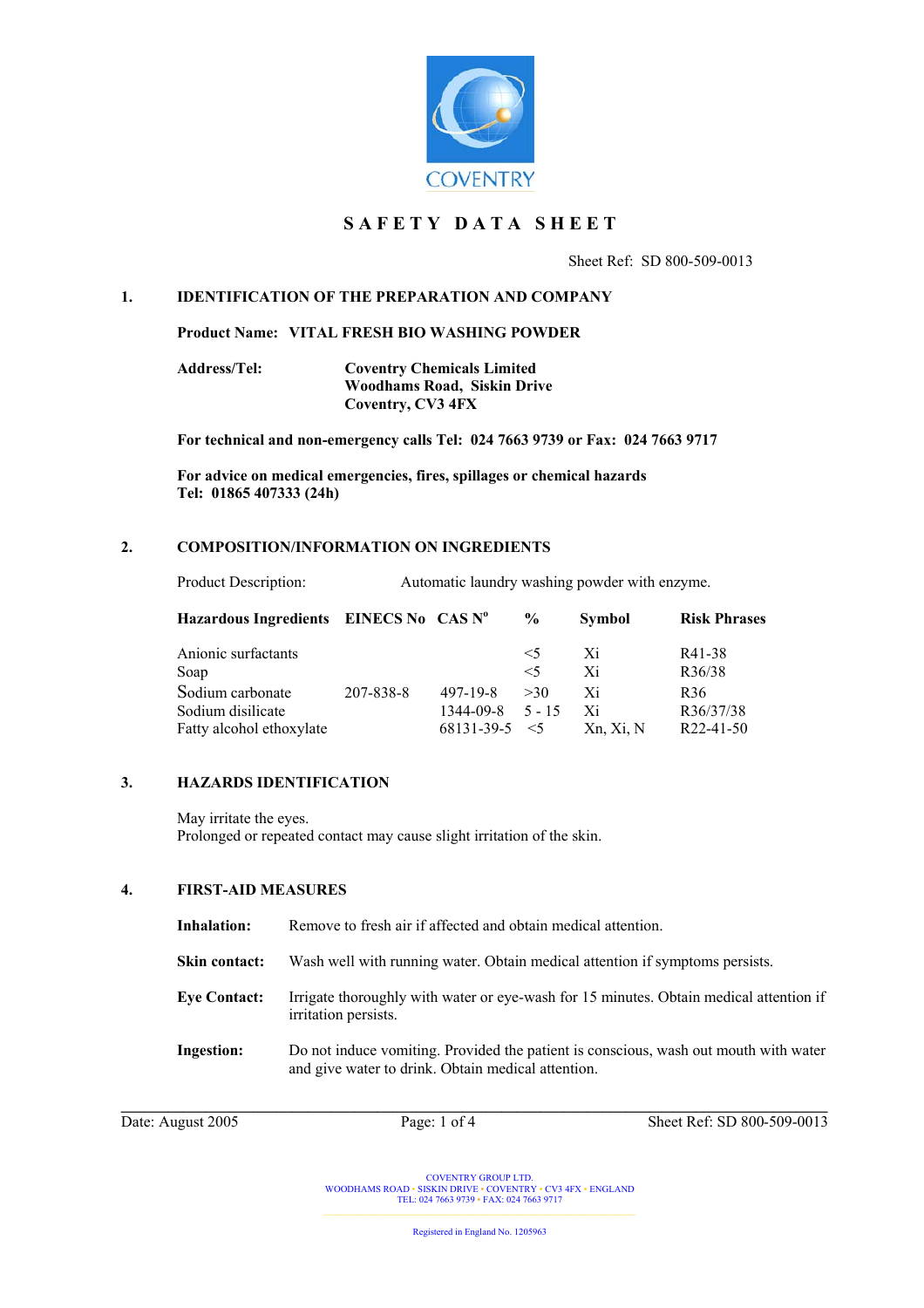### **5. FIRE-FIGHTING MEASURES**

**Extinguishing Media:** Water, foam or dry chemical. Not flammable and not considered a fire hazard, however toxic gases (carbon monoxide) may be produced in a fire.

 $\mathcal{L}_\text{max}$  , and the contribution of the contribution of the contribution of the contribution of the contribution of the contribution of the contribution of the contribution of the contribution of the contribution of t

# **6. ACCIDENTAL RELEASE MEASURES**

**Small Spillages:** Sweep, vacuum or mop up.

**Large Spillages:** Sweep or vacuum. Flush away residues with water. Do not allow to enter drains or to contaminate surface or ground water.

# **7. HANDLING AND STORAGE**

**Handling:** Avoid contact with skin and eyes.

**Storage:** Avoid moisture. Keep in original containers. Product remains stable for at least 12 months at storage temperature of 20ºC

# **8. EXPOSURE CONTROLS/PERSONAL PROTECTION**

Use PVC or rubber gloves if risk of prolonged skin contact and safety glasses if risk of contact with eyes. Respirator suitable for dust.

#### **Occupational Exposure Limits:** None

| Hazardous Ingredient | LTEL 8hr TWA |          | <b>STEL</b> |          |
|----------------------|--------------|----------|-------------|----------|
|                      | ppm          | $mg/m^3$ | ppm         | $mg/m^3$ |

#### **Note:**

**Dust** is subject to COSHH when present at concentrations equal to or greater than 10 mg/m<sup>3</sup> 8-hour TWA of total inhalable dust or  $4mg/m<sup>3</sup>$  8-hour TWA of respirable dust.

# **9. PHYSICAL AND CHEMICAL PROPERTIES**

| Appearance:          | White powder  |
|----------------------|---------------|
| Odour:               | Perfumed      |
| $pH(1\%$ in water):  | $10 - 11$     |
| Flash point °C:      | N/A           |
| <b>Bulk Density:</b> | ca. $650$ g/l |
| Solubility in water: | Soluble       |

**\_\_\_\_\_\_\_\_\_\_\_\_\_\_\_\_\_\_\_\_\_\_\_\_\_\_\_\_\_\_\_\_\_\_\_\_\_\_\_\_\_\_\_\_\_\_\_\_\_\_\_\_\_\_\_\_\_\_\_\_\_\_\_\_\_\_\_\_\_\_\_\_\_\_\_\_\_\_\_\_\_\_\_\_\_\_\_**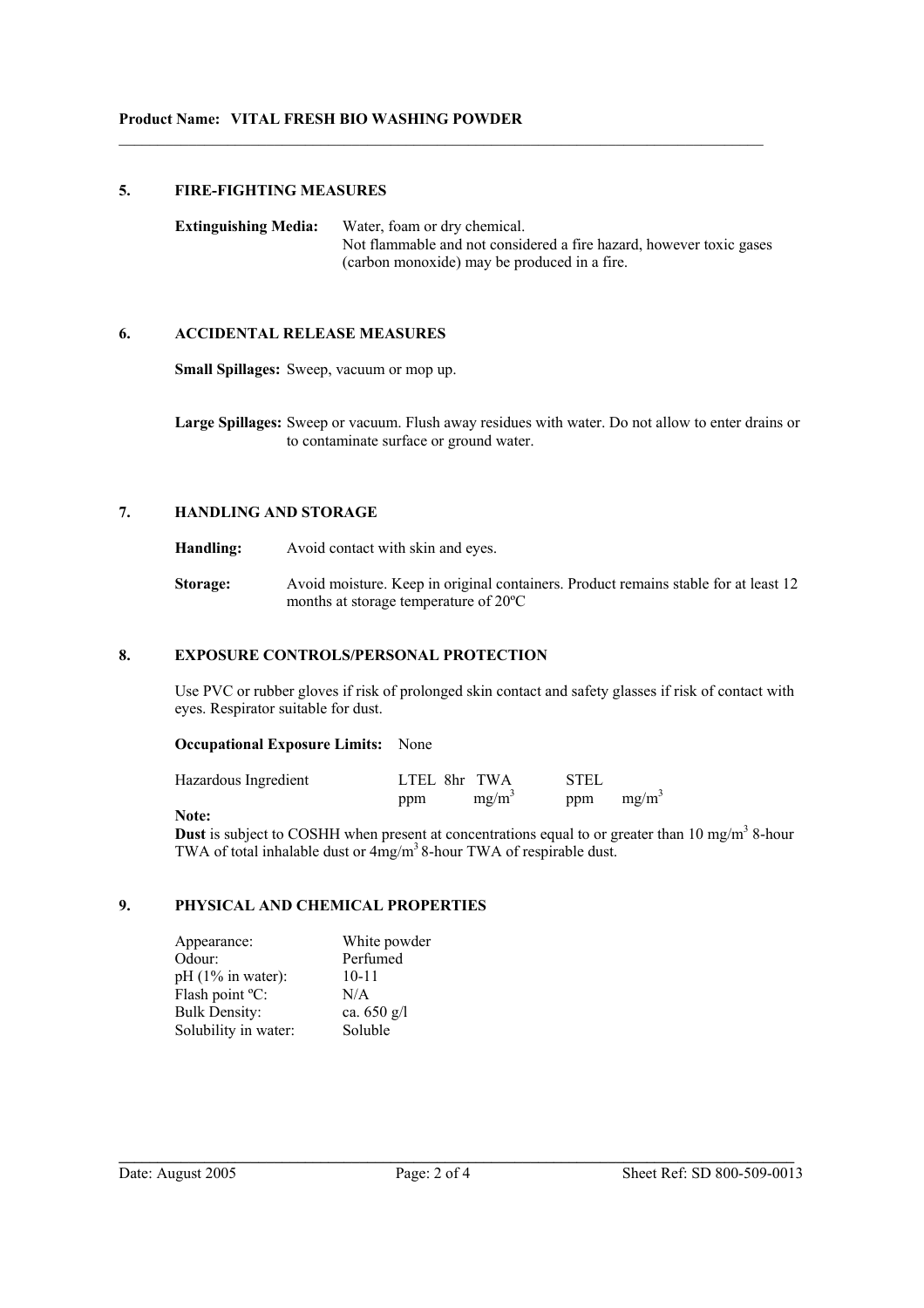# **10. STABILITY AND REACTIVITY**

| <b>Stability:</b>                        | Stable.                       |                                         |
|------------------------------------------|-------------------------------|-----------------------------------------|
| <b>Conditions to Avoid:</b>              | Heat and moisture.            |                                         |
| <b>Materials to Avoid:</b>               | Contact with other chemicals. |                                         |
| <b>Hazardous Decomposition Products:</b> |                               | None when stored and handled correctly. |

 $\mathcal{L}_\text{max}$  , and the contribution of the contribution of the contribution of the contribution of the contribution of the contribution of the contribution of the contribution of the contribution of the contribution of t

# **11. TOXICOLOGICAL INFORMATION**

**Inhalation:** No risk in normal use.

**Skin Contact:** May irritate particularly on prolonged or repeated contact.

**Eye Contact:** May cause irritation.

**Ingestion:** Large quantities may cause gastro-intestino irritation, possibly vomiting.

# **12. ECOLOGICAL INFORMATION**

The surfactant(s) contained in this preparation complies(comply) with the biodegradability criteria as laid down in Regulation (EC) No.648/2004 on detergents. Data to support this assertion are held at the disposal of the competent authorities of the Member States and will be made available to them at their direct request or at the request of a detergent manufacturer. .

# **13. DISPOSAL CONSIDERATIONS**

| <b>Product:</b> | Where practical, waste or surplus material should be recovered and recycled.<br>Dispose of according to national and local authority regulations for via an<br>appropriately licensed waste contractor. |
|-----------------|---------------------------------------------------------------------------------------------------------------------------------------------------------------------------------------------------------|
| Packaging:      | Packaging is recyclable and, where practical, containers and packaging should be<br>recycled by a licensed contractor.                                                                                  |

**\_\_\_\_\_\_\_\_\_\_\_\_\_\_\_\_\_\_\_\_\_\_\_\_\_\_\_\_\_\_\_\_\_\_\_\_\_\_\_\_\_\_\_\_\_\_\_\_\_\_\_\_\_\_\_\_\_\_\_\_\_\_\_\_\_\_\_\_\_\_\_\_\_\_\_\_\_\_\_\_\_\_\_\_\_\_\_\_**